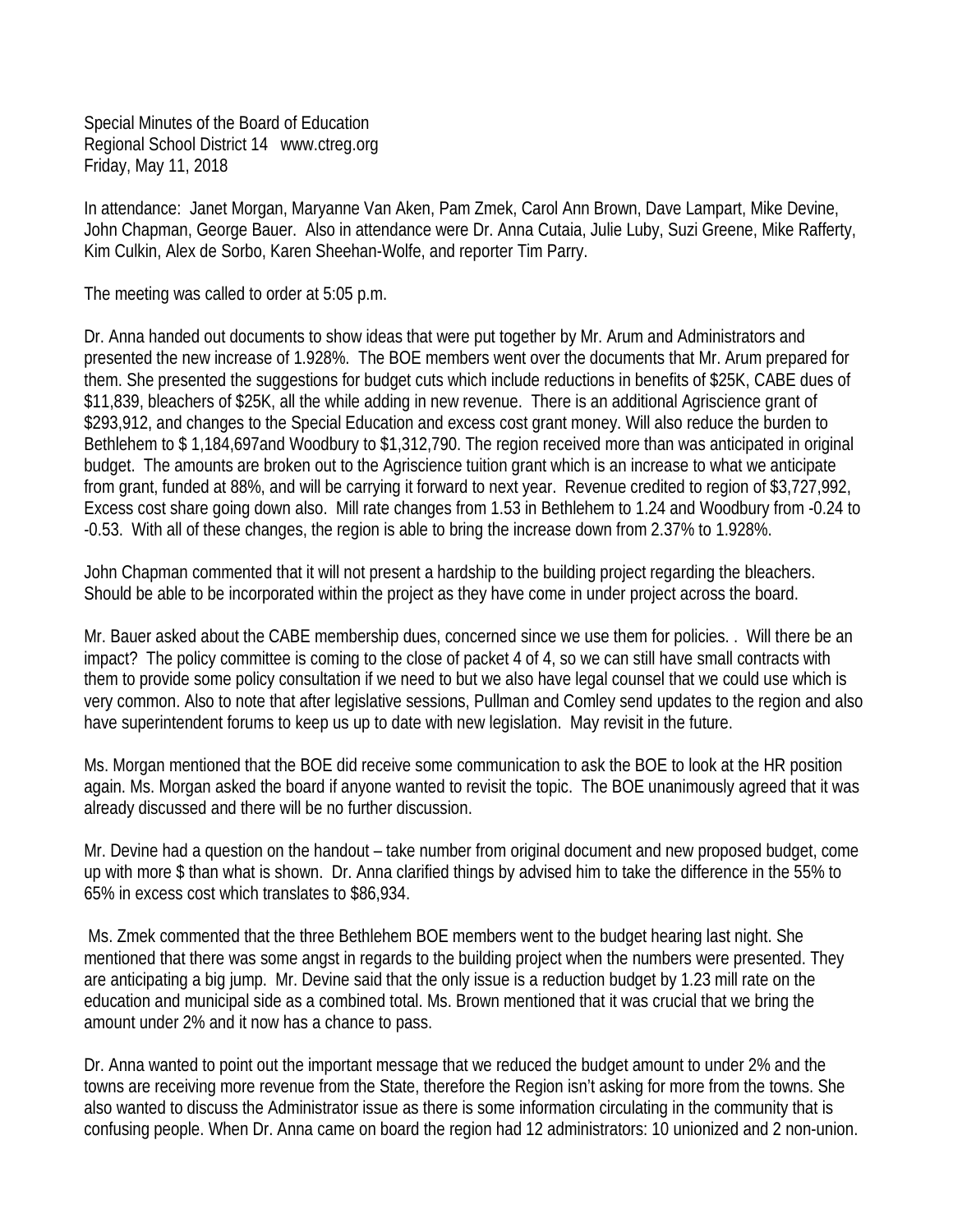We still have 12 administrators. She did not add administration to this region. The difference is that there are now 3 non-union and 9 union members, so it was shifted. We are increasing the amount of teacher leaders in the teacher bargaining unit who are in classrooms all the time. Ms. Morgan went on to mention that it's all in how people are interpreting the information and perhaps not having a proper understanding in regards to the union versus non-union positions is causing confusion. The community needs to get the whole picture which will come out of the DAC committee and consultants that have been hired for the facilities/demographics assessment completed.

Dr. Anna mentioned that even though enrollment is declining, we still have program improvements to make and administrators does not equal a bad thing and doesn't equal less work or other misperceived messages out there. She also touched on the Assistant Principal & Director of Athletics positions questions that have come up. These positions co-lead instructional improvements and one must look at the mandates placed on administrators including having to do staff evaluations.

She also mentioned that there are still 5 central office positions, but certain titles have changed and perhaps showing the organizational chart pre-change and post-change would help.

Dr. Anna clarified what the public has misconstrued as having added new Central Office positions, are in fact district wide positions which belong to buildings. While they may have desks in the Central Office locations, they are working in all 4 schools. These are not Central Office positions.

Ms. Morgan clarified what it means to be silent after the BOE votes to adopt the budget. It does not mean that they cannot discuss the budget. It means that they cannot solicit by way of flyers, cannot spend money. Budget can still be discussed and things clarified, but cannot try to tell someone which way to vote. The BOE can explain or talk about the budget. The region can use the website to remind people that it is budget referendum day and to remind the community to vote.

- A. Ms. Morgan requested a motion to approve and adopt the revised budget. Ms. Van Aken moved that the R14 BOE approve and adopt the revised budget for the fiscal year 2018-19 in the amount of \$33,988,629 as presented. Seconded by Mr. Bauer. Motion carried unanimously 8-0-0.
- B. Ms. Morgan requested a motion for a call to referendum. Ms. Van Aken moved that the R14 BOE schedule and warn the Annual District Meeting for Tuesday, May 22, 2018 at 7:00pm in the BOE Room, located at 67 Washington Avenue, Woodbury, CT concerning the 2018-19 budget with said meeting to be adjourned to a referendum on Wednesday, May 23, 2018 from 6:00am to 8:00pm in the Towns of Bethlehem and Woodbury CT, as presented. Seconded by Mr. Lampart. Motion carried unanimously 8-0-0.
- C. Ms. Morgan requested a motion for explanatory text. Ms. Van Aken moved that the Secretary of the Board of Education is authorized, in such official's discretion, to prepare and cause to be printed and distributed explanatory text regarding the 2018-2019 budget referendum scheduled for May 23, 2018, with such explanatory text subject to the review and approval of the District's legal counsel and to be prepared and distributed in accordance with Section 9-369b of the Connecticut General Statutes. Seconded by Mr. Lampart. Motion carried unanimously 8-0-0.

Ms. Morgan request a motion to adjourn. Mr. Chapman moved and seconded by Mr. Bauer. Motion carried unanimously 8-0-0.

The meeting was adjourned at 5:55 p.m.